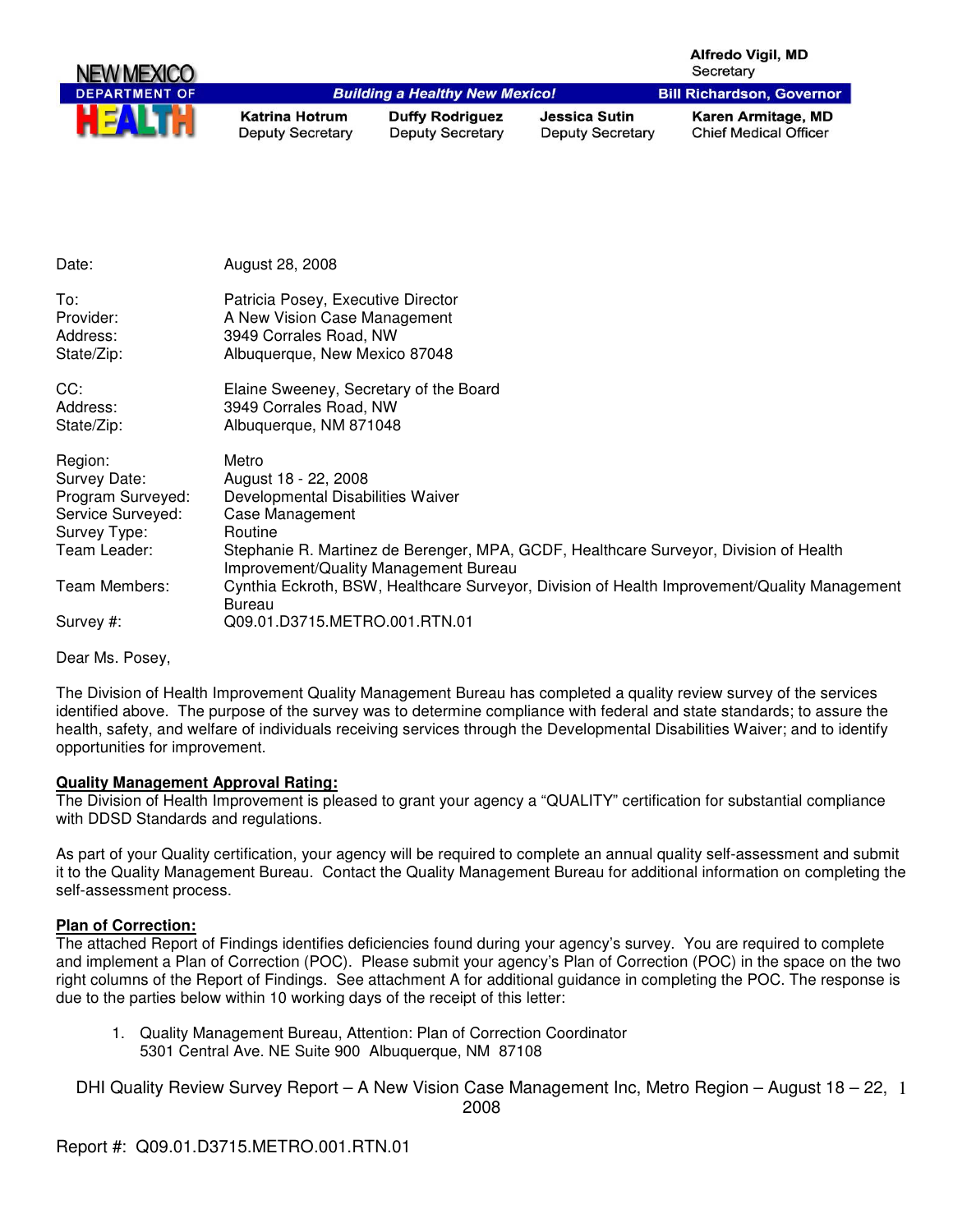2. Developmental Disabilities Supports Division Regional Office for region of service surveyed.

Upon notification from QMB that your Plan of Correction has been approved, you must implement all remedies and corrective actions within 45 working days. If your plan of correction is denied, you must resubmit a revised plan ASAP for approval. All remedies must still be completed within 45 working days of the original submission.

Failure to submit, complete or implement your POC within the required time frames will result in the imposition of a \$200 per day Civil Monetary Penalty until it is received, completed and/or implemented.

#### **Request for Informal Reconsideration of Findings (IRF):**

If you disagree with a determination of noncompliance (finding) you have 10 working days upon receipt of this notice to request an IRF. Submit your request for an IRF in writing to:

> QMB Deputy Bureau Chief 5301 Central Ave NE Suite #900 Albuquerque, NM 87108 Attention: IRF request

A request for an IRF will not delay the implementation of your Plan of Correction which must be completed within 45 working days. Providers may not appeal the nature or interpretation of the standard or regulation, the team composition, sampling methodology or the Scope and Severity of the finding.

If the IRF approves the change or removal of a finding, you will be advised of any changes.

This IRF process is separate and apart from the Informal Dispute Resolution (IDR) and Fair Hearing Process for Sanctions from DOH.

Please call the Team Leader at 505-222-8641, if you have questions about the survey or the report. Thank you for your cooperation and for the work you perform.

Sincerely,

oven gr

Stephanie R. Martinez de Berenger, MPA, GCDF Team Lead/Healthcare Surveyor Division of Health Improvement Quality Management Bureau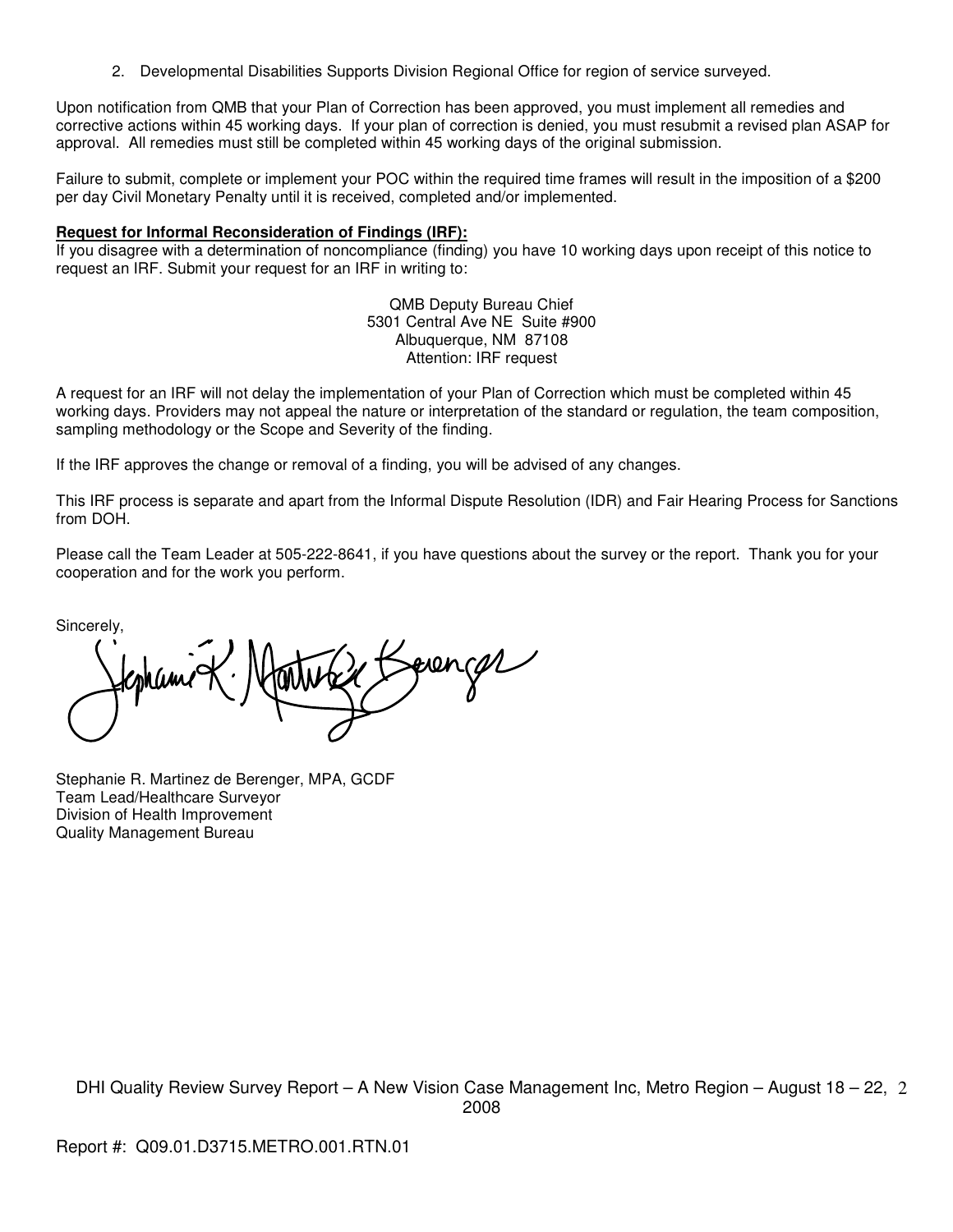| <b>Survey Process Employed:</b>         |                                                                                                                                                             |  |
|-----------------------------------------|-------------------------------------------------------------------------------------------------------------------------------------------------------------|--|
| <b>Entrance Conference Date:</b>        | August 18, 2008                                                                                                                                             |  |
| Present:                                | A New Vision Case Management. Inc.<br>Patricia Posey, Executive Director/Owner<br>Elaine Sweeney, Associated Director/Co-Owner                              |  |
|                                         | DOH/DHI/QMB<br>Stephanie R. Martinez de Berenger, MPA, GCDF, Healthcare<br>Surveyor/Team Lead<br>Cynthia Eckroth, BSW, Healthcare Surveyor                  |  |
| <b>Exit Conference Date:</b>            | August, 22, 2008                                                                                                                                            |  |
| Present:                                | A New Vision Case Management. Inc.<br>Patricia Posey, Executive Director/Owner<br>Elaine Sweeney, Associate Director/Co-Owner                               |  |
|                                         | DOH/DHI/QMB<br>Stephanie R. Martinez de Berenger, MPA, GCDF, Healthcare<br>Surveyor/Team Lead<br>Valerie V. Valdez, M.S., Program Manager (Via Phone)       |  |
|                                         | <b>DOH/DDSD/Metro Regional Office</b><br>Lori Ellison, Case Management Coordinator                                                                          |  |
| <b>Administrative Locations Visited</b> | Number:<br>1                                                                                                                                                |  |
| <b>Total Sample Size</b>                | Number:<br>17                                                                                                                                               |  |
| Case Managers Interviewed               | Number:<br>9                                                                                                                                                |  |
| Records Reviewed (Persons Served)       | Number:<br>17                                                                                                                                               |  |
| <b>Administrative Files Reviewed</b>    | <b>Billing Records</b><br>Incident Management Records<br>٠<br><b>Personnel Files</b><br><b>Training Records</b><br>Agency Policy and Procedure<br>$\bullet$ |  |

- Caregiver Criminal History Screening Records
- Employee Abuse Registry
- Quality Improvement/Quality Assurance Plan

CC: Distribution List: DOH - Division of Health Improvement

- DOH Developmental Disabilities Supports Division
- DOH Office of Internal Audit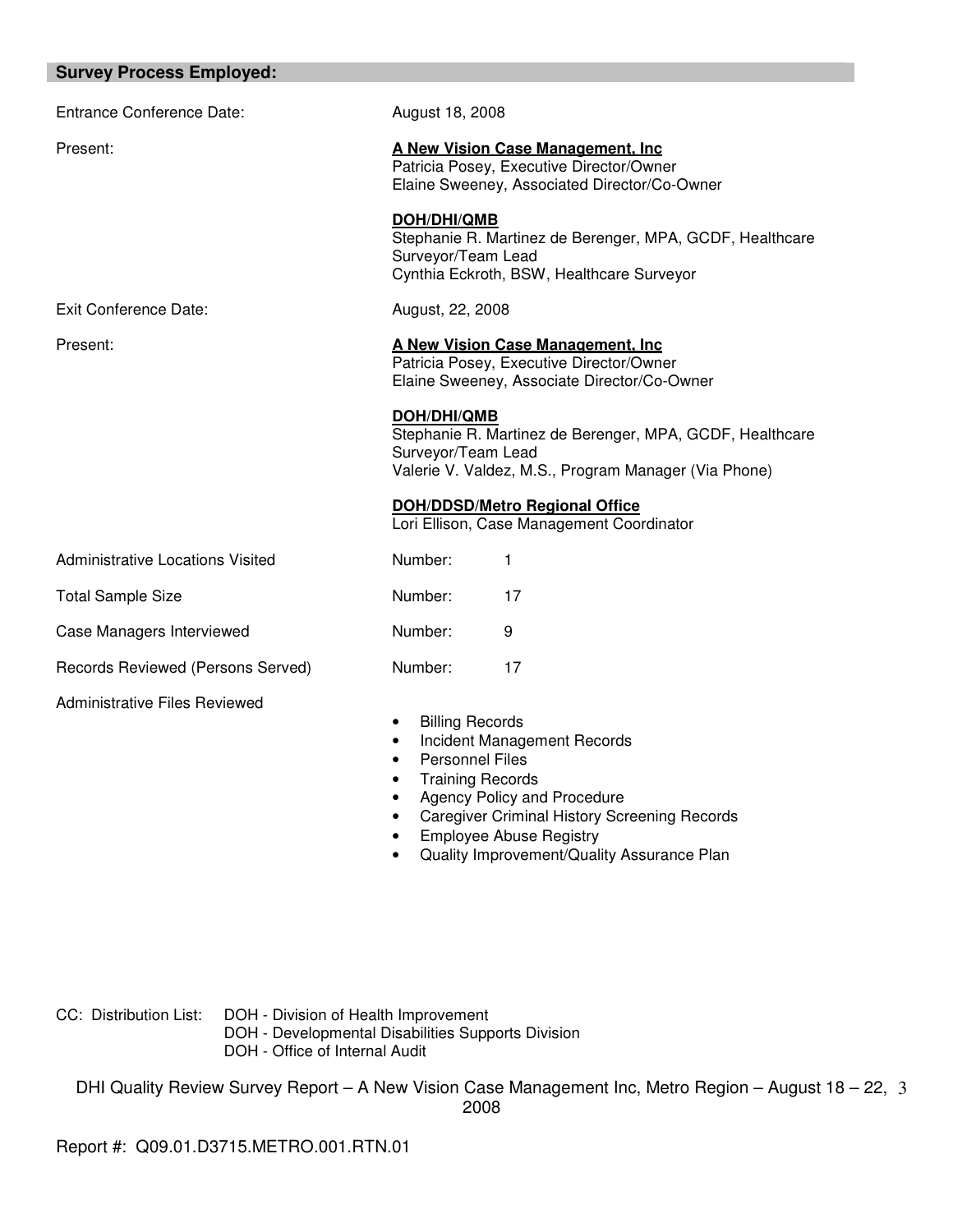# **Attachment A**

# **Provider Instructions for Completing the QMB Plan of Correction (POC) Process**

- After a QMB Quality Review, your Survey Report will be sent to you via certified mail. You may request that it also be sent to you electronically by calling George Perrault, Plan of Correction Coordinator at 505-222-8624.
- Within 10 business days of the date you received your POC, you must develop and send your Plan of Correction response to the QMB office. (Providers who do not pick up their mail will be referred to the Internal Review Committee [IRC]).
- For each Deficiency in your Survey Report, include specific information about HOW you will correct each Deficiency, WHO will fix each Deficiency ("Responsible Party"), and by WHEN ("Date Due").
- Your POC must not only address HOW, WHO and WHEN each Deficiency will be corrected, but must also address overall systemic issues to prevent the Deficiency from reoccurring, i.e., Quality Assurance (QA). Your description of your QA must include specifics about your selfauditing processes, such as HOW OFTEN you will self-audit, WHO will do it, and WHAT FORMS will be used.
- Corrective actions should be incorporated into your agency's Quality Assurance/Quality Improvement policies and procedures.
- You may send your POC response electronically to George.Perrault@state.nm.us, by fax (505- 841-5815), or by postal mail.
- Do not send supporting documentation to QMB until after your POC has been approved by QMB.
- QMB will notify you if your POC has been "Approved" or "Denied".
- Whether your POC is "Approved" or "Denied", you have a maximum of 45 business days to correct all survey Deficiencies from the date of receipt of your Survey Report. If your POC is "Denied" it must be revised and resubmitted ASAP, as the 45 working day limit is in effect. Providers whose revised POC is denied will be referred to the IRC.
- The POC must be completed on the official QMB Survey Report and Plan of Correction Form, unless approved in advance by the POC Coordinator.
- The following Deficiencies must be corrected within the deadlines below (after receipt of your Survey Report):

| $\circ$ CCHS and EAR:              | 10 working days |
|------------------------------------|-----------------|
| $\circ$ Medication errors:         | 10 working days |
| $\circ$ IMS system/training:       | 20 working days |
| $\circ$ ISP related documentation: | 30 working days |
| $\circ$ DDSD Training              | 45 working days |

• If you have questions about the POC process, call the QMB POC Coordinator, George Perrault at 505-222-8624 for assistance.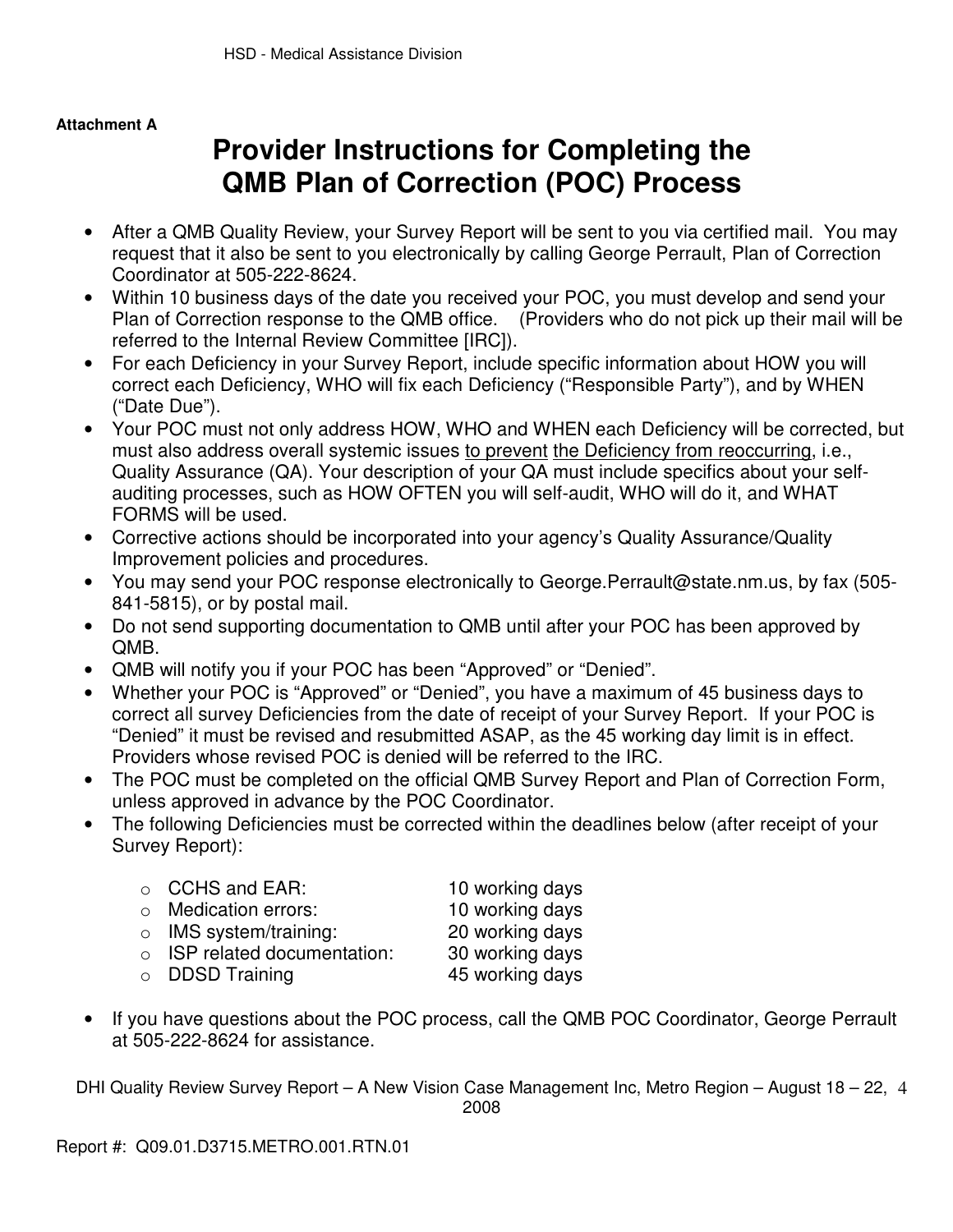- For Technical Assistance (TA) in developing or implementing your POC, contact your local DDSD Regional Office.
- Once your POC has been approved by QMB, the POC may not be altered or the dates changed.
- Requests for an extension or modification of your POC (post approval) must be made in writing and submitted to the POC Coordinator at QMB, and are approved on a case-by case basis.
- When submitting supporting documentation, organize your documents by Tag #s, and annotate or label each document using Individual #s.
- Do not submit original documents, copies are fine. Originals must be maintained in the agency/client file(s) as per DDSD Standards.
- Failure to submit, complete or implement your POC within the required timeframes will result in a referral to the IRC and the possible imposition of a \$200 per day Civil Monetary Penalty until it is received, completed and/or implemented.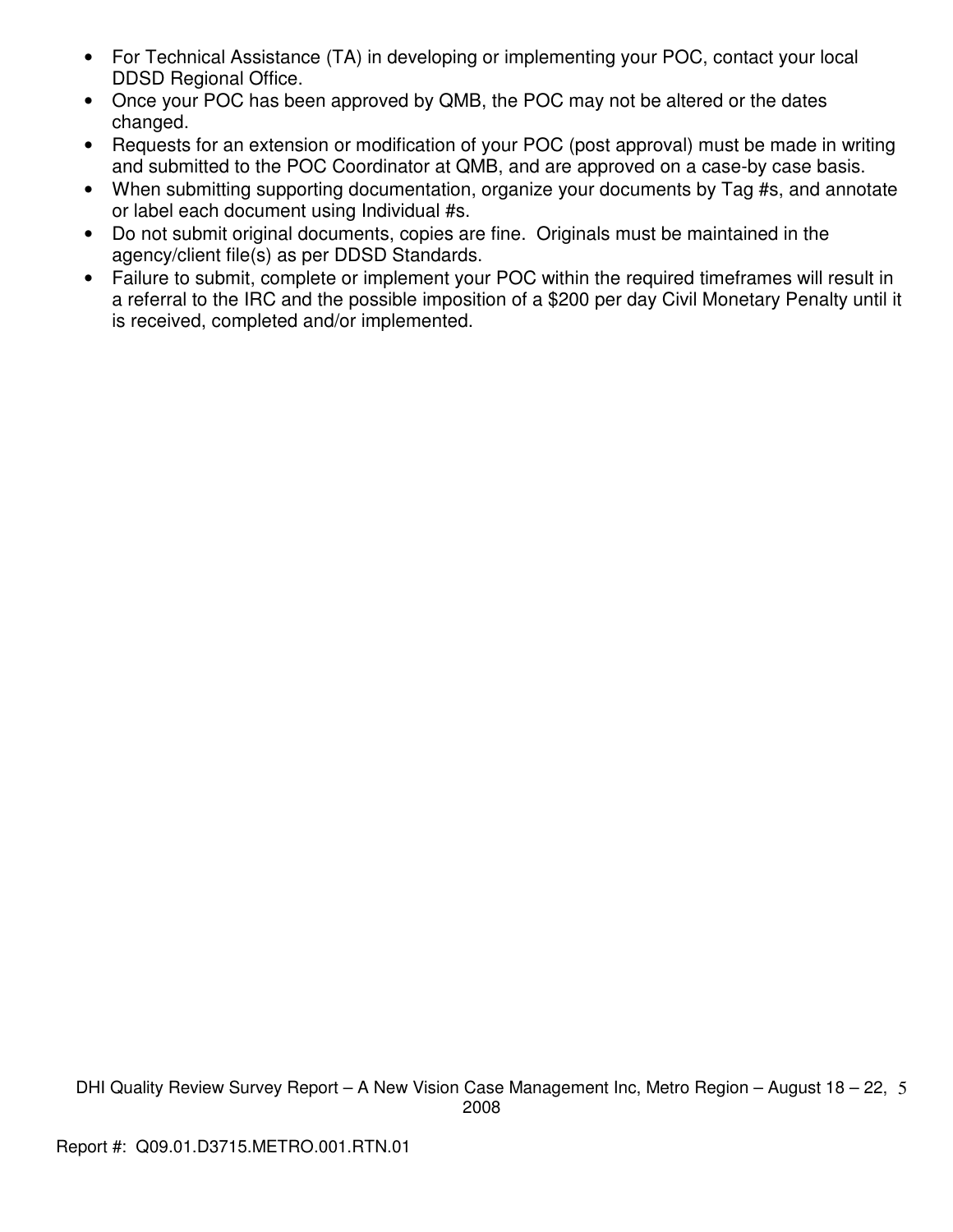# **Attachment B**

# **QMB Scope and Severity Matrix of survey results**

Each deficiency in your Report of Findings is scored on a Scope and Severity Scale. The culmination of each deficiency's Scope and Severity is used to determine degree of compliance to standards and regulations and level of QMB Certification.

|                 |                      |                                                                |                                  | <b>SCOPE</b>                    |                                               |
|-----------------|----------------------|----------------------------------------------------------------|----------------------------------|---------------------------------|-----------------------------------------------|
|                 |                      |                                                                | <b>Isolated</b><br>$01\% - 15\%$ | <b>Pattern</b><br>$16\% - 79\%$ | <b>Widespread</b><br>80% - 100%               |
|                 | High Impact          | Immediate<br>Jeopardy to<br>individual health<br>and or safety | J.                               | K.                              | L.                                            |
| <b>SEVERITY</b> |                      | <b>Actual harm</b>                                             | G.                               | Н.                              | D                                             |
|                 |                      | <b>No Actual Harm</b><br><b>Potential for more</b>             | D.                               | Ε.                              | $F.$ (3 or more)                              |
|                 | Medium<br>Impact     | than minimal harm                                              | $D.$ (2 or less)                 |                                 | <b>F.</b> (no conditions<br>of participation) |
|                 | <b>Impact</b><br>Low | No Actual Harm<br>Minimal potential<br>for harm.               | A.                               | <b>B.</b>                       | C.                                            |

Scope and Severity Definitions:

Key to Scope scale:

Isolated:

A deficiency that is limited to 1% to 15% of the sample, usually impacting no more than one or two individuals in the sample.

Pattern: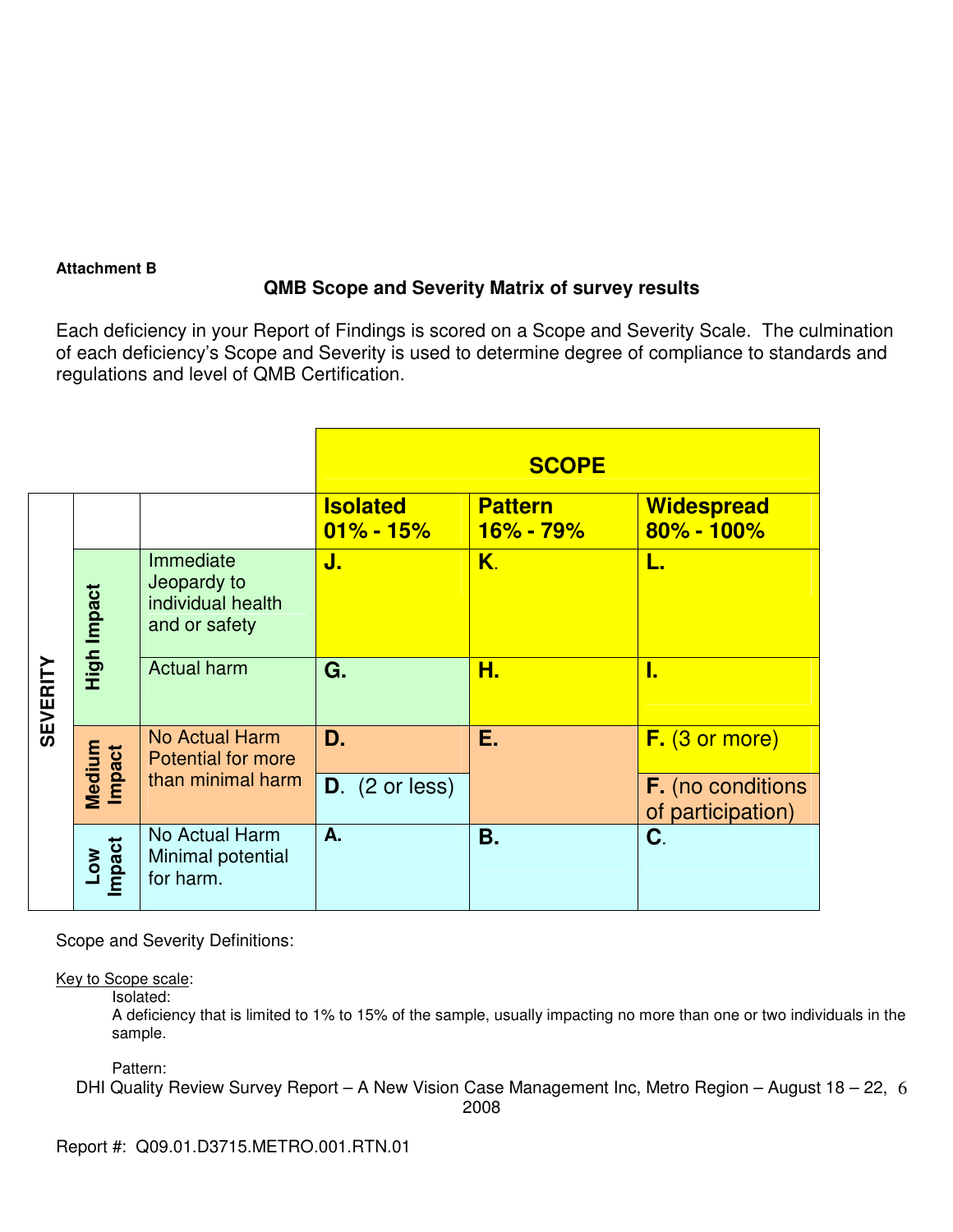A deficiency that impacts a number or group of individuals from 16% to 79% of the sample is defined as a pattern finding. Pattern findings suggest the need for system wide corrective actions.

#### Widespread:

A deficiency that impacts most or all (80% to 100%) of the individuals in the sample is defined as widespread or pervasive. Widespread findings suggest the need for system wide corrective actions as well as the need to implement a Continuous Quality Improvement process to improve or build infrastructure. Widespread findings must be referred to the Internal Review Committee for review and possible actions or sanctions.

#### Key to Severity scale:

Low Impact Severity: (Blue)

Low level findings have no or minimal potential for harm to an individual. Providers that have no findings above a "C" level may receive a "Quality" Certification approval rating from QMB.

Medium Impact Severity: (Tan)

Medium level findings have a potential for harm to an individual. Providers that have no findings above a "F" level and/or no more than two F level findings and no F level Conditions of Participation may receive a "Merit" Certification approval rating from QMB.

High Impact Severity: (Green or Yellow)

High level findings are when harm to an individual has occurred. Providers that have no findings above "I" level may only receive a "Standard" Approval rating from QMB and will be referred to the IRC.

High Impact Severity: (Yellow)

"J, K, and L" Level findings:

This is a finding of Immediate Jeopardy. If a provider is found to have "I" level findings or higher, with an outcome of Immediate Jeopardy, including repeat findings or Conditions of Participation they will be referred to the Internal Review Committee.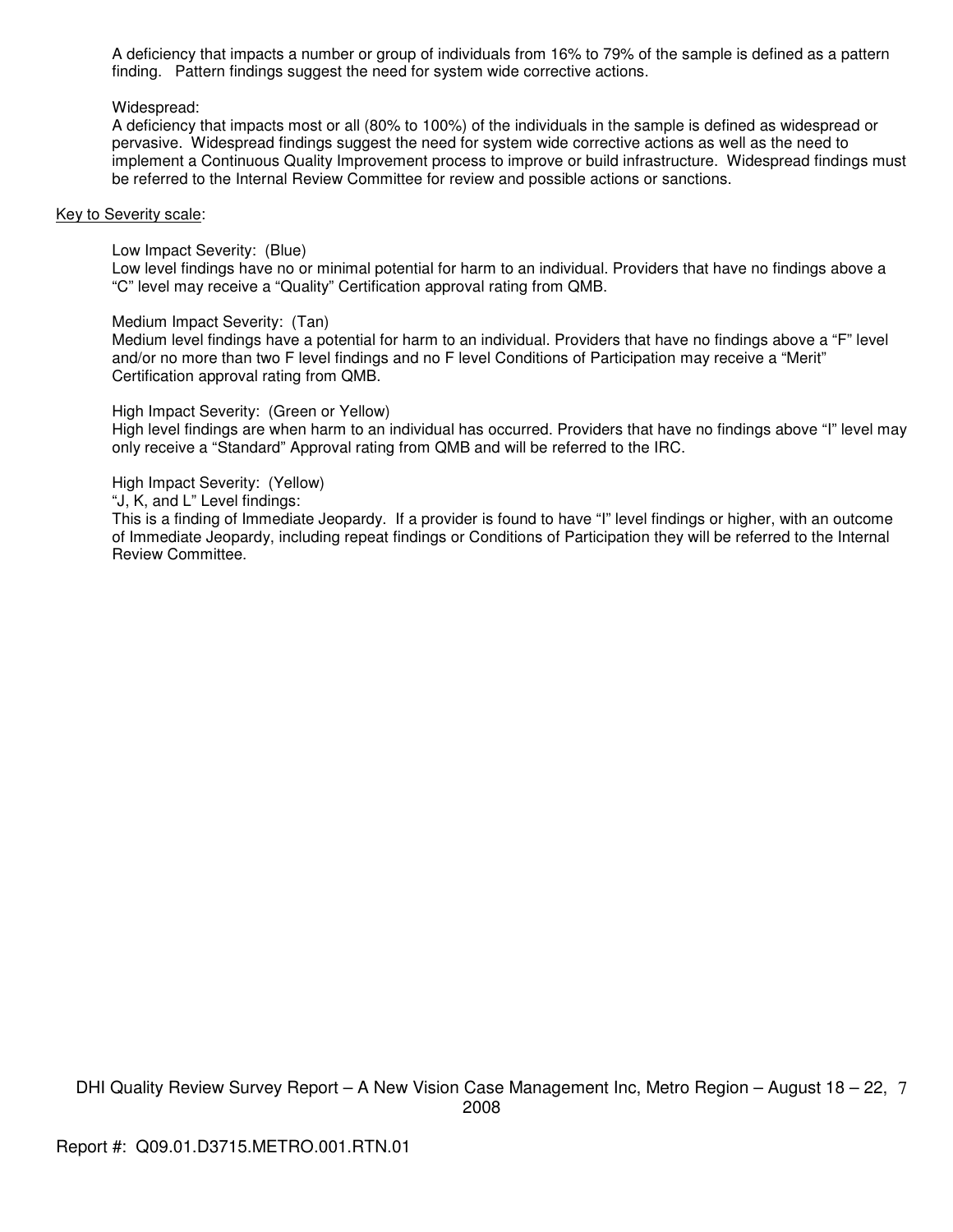# **Guidelines for the Provider Informal Reconsideration of Finding (IRF) Process**

## **Introduction:**

Throughout the process, surveyors are openly communicating with providers. Open communication means that surveyors have clarified issues and/or requested missing information before completing the review. Regardless, there may still be instances where the provider disagrees with a specific finding.

To informally dispute a finding the provider must request in writing an Informal Reconsideration of the Finding (IRF) to the QMB Deputy Bureau Chief **within 10 working days** of receipt of the final report.

The written request for an IRF must be completed on the **QMB Request for Informal Reconsideration of Finding Form** (available on the QMB website) and must specify in detail the request for reconsideration and why the finding is inaccurate. The **IRF request must include all supporting documentation or evidence that was not previously reviewed during the survey process.** 

## **The following limitations apply to the IRF process:**

- The request for an IRF and all supporting evidence must be received in 10 days.
- Findings based on evidence requested during the survey and not provided may not be subject to reconsideration.
- The supporting documentation must be new evidence not previously reviewed by the survey team.
- Providers must continue to complete their plan of correction during the IRF process
- Providers may not request an IRF to challenge the Scope and Severity of a finding.
- Providers may not request an IRF to challenge the sampling methodology.
- Providers may not request an IRF based on disagreement with the nature of the standard or regulation.
- Providers may not request an IRF to challenge the team composition
- Providers may not request an IRF to challenge the QMB Quality Approval Rating and the length of their DDSD provider contract.

## **A Provider forfeits the right to an IRF if the request is not made within 10 working days of receiving the report and does not include all supporting documentation or evidence to show compliance with the standards and regulations.**

QMB has 30 working days to complete the review and notify the provider of the decision. The request will be reviewed by the IRF committee. The Provider will be notified in writing of the ruling, no face to face meeting will be conducted.

When a Provider requests that a finding be reconsidered, it does not stop or delay the Plan of Correction process. **Providers must continue to complete the Plan of Correction, including the finding in dispute regardless of the IRF status.** If a finding is successfully reconsidered, it will be noted and will be removed or modified from the report. It should be noted that in some cases a Plan of Correction may be completed prior to the IRF process being completed. The provider will be notified in writing on the decisions of the IRF committee.

# **Administrative Review Process:**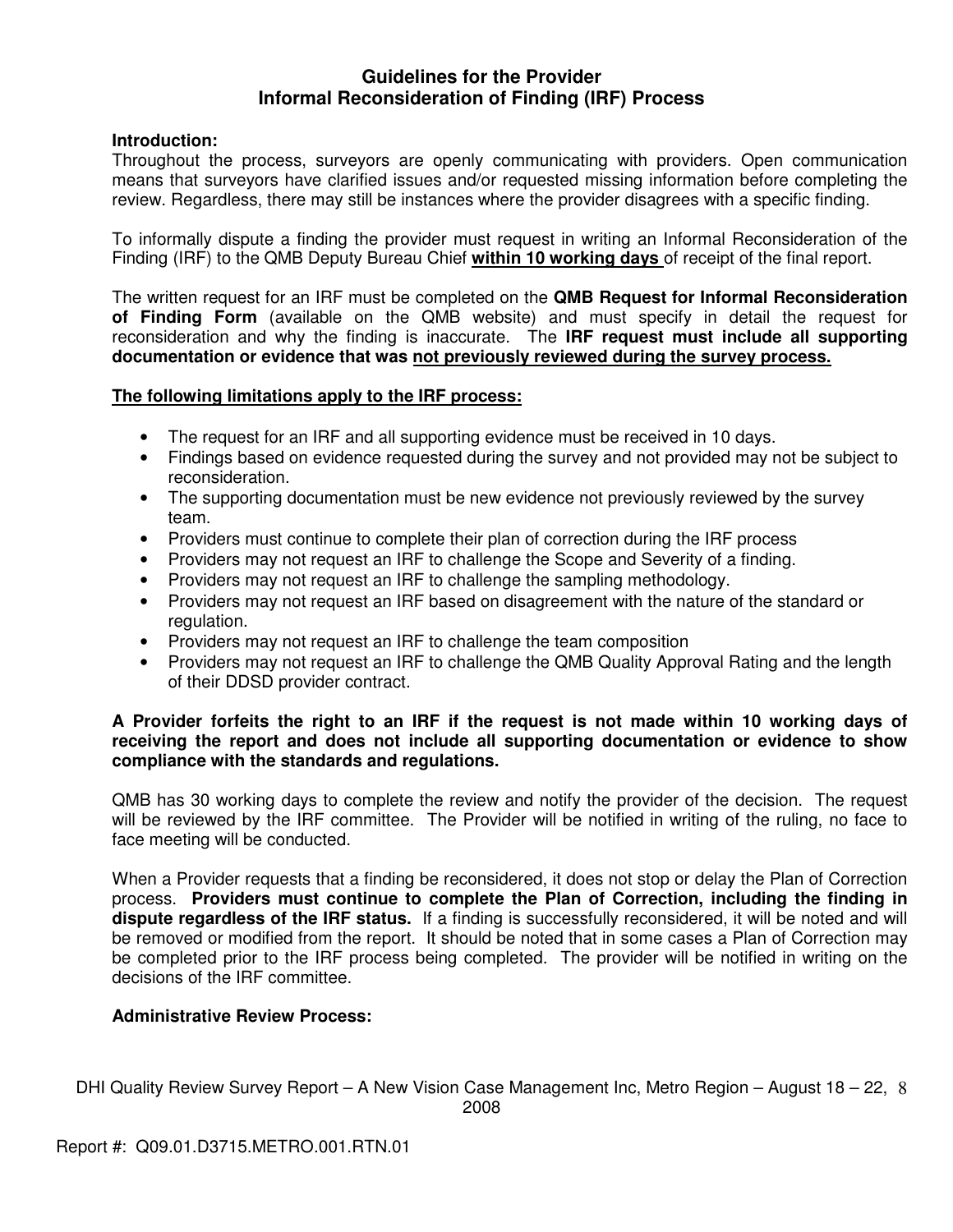If a Provider desires to challenge the decision of the IRF committee they may request an Administrative Review by the DHI and DDSD Director. The Request must be made in writing to the QMB Bureau Chief and received within 5 days of notification from the IRF decision.

## **Regarding IRC Sanctions:**

The Informal Reconsideration of the Finding process is a separate process specific to QMB Survey Findings and should not be confused with any process associated with IRC Sanctions.

If a Provider desires to Dispute or Appeal an IRC Sanction that is a separate and different process. Providers may choose the Informal Dispute Resolution Process or the Formal Medicaid Fair Hearing Process to dispute or appeal IRC sanctions, please refer to the DOH Sanction policy and section 39 of the **provider** contract contract agreement.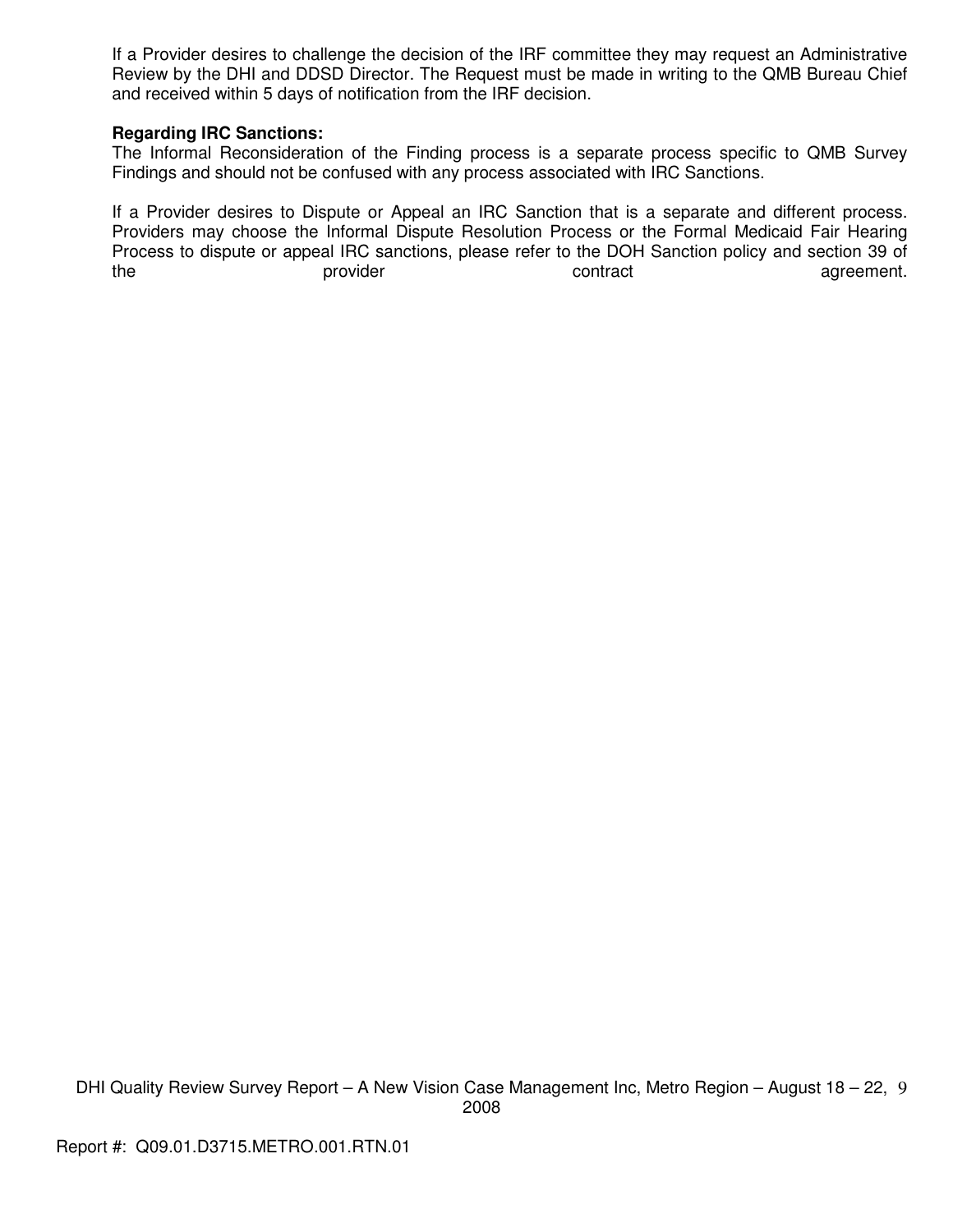| Agency:          | A New Vision Case Management - Metro Region |
|------------------|---------------------------------------------|
| Program:         | Developmental Disabilities Waiver           |
| Service:         | Case Management                             |
| Monitoring Type: | Routine                                     |
| Date of Survey:  | August 18 – 22, 2008                        |

| <b>Statute</b>                                          | <b>Deficiency</b>                               | <b>Agency Plan of Correction and</b><br><b>Responsible Party</b> | <b>Date Due</b> |
|---------------------------------------------------------|-------------------------------------------------|------------------------------------------------------------------|-----------------|
| Tag # 1A08 Agency Case File                             | <b>Scope and Severity Rating: A</b>             |                                                                  |                 |
| Developmental Disabilities (DD) Waiver Service          | Based on record review, the Agency failed to    |                                                                  |                 |
| Standards effective 4/1/2007                            | maintain at the administrative office a         |                                                                  |                 |
| <b>CHAPTER 1 II. PROVIDER AGENCY</b>                    | confidential case file for 2 of 17 individuals. |                                                                  |                 |
| <b>REQUIREMENTS:</b> The objective of these             |                                                 |                                                                  |                 |
| standards is to establish Provider Agency policy,       | Review of the Agency individual case files      |                                                                  |                 |
| procedure and reporting requirements for DD             | revealed the following items were missing,      |                                                                  |                 |
| Medicaid Waiver program. These requirements             | incomplete, and/or not current:                 |                                                                  |                 |
| apply to all such Provider Agency staff, whether        |                                                 |                                                                  |                 |
| directly employed or subcontracting with the            | • Crisis Plans:                                 |                                                                  |                 |
| Provider Agency. Additional Provider Agency             | Asthma (#14)                                    |                                                                  |                 |
| requirements and personnel qualifications may           |                                                 |                                                                  |                 |
| be applicable for specific service standards.           | • Special Health Care Needs:                    |                                                                  |                 |
| D. Provider Agency Case File for the                    | Nutritional Follow up for November 2007         |                                                                  |                 |
| <b>Individual:</b> All Provider Agencies shall maintain | (#6)                                            |                                                                  |                 |
| at the administrative office a confidential case        |                                                 |                                                                  |                 |
| file for each individual. Case records belong to        |                                                 |                                                                  |                 |
| the individual receiving services and copies shall      |                                                 |                                                                  |                 |
| be provided to the receiving agency whenever            |                                                 |                                                                  |                 |
| an individual changes providers. The record             |                                                 |                                                                  |                 |
| must also be made available for review when             |                                                 |                                                                  |                 |
| requested by DOH, HSD or federal government             |                                                 |                                                                  |                 |
| representatives for oversight purposes. The             |                                                 |                                                                  |                 |
| individual's case file shall include the following      |                                                 |                                                                  |                 |
| requirements:                                           |                                                 |                                                                  |                 |
| Emergency contact information,<br>(1)                   |                                                 |                                                                  |                 |
| including the individual's address, telephone           |                                                 |                                                                  |                 |
| number, names and telephone numbers of                  |                                                 |                                                                  |                 |
| relatives, or guardian or conservator, physician's      |                                                 |                                                                  |                 |
| name(s) and telephone number(s), pharmacy               |                                                 |                                                                  |                 |
| name, address and telephone number, and                 |                                                 |                                                                  |                 |
| health plan if appropriate;                             |                                                 |                                                                  |                 |

DHI Quality Review Survey Report – A New Vision Case Management Inc, Metro Region – August 18 – 22, 2008

10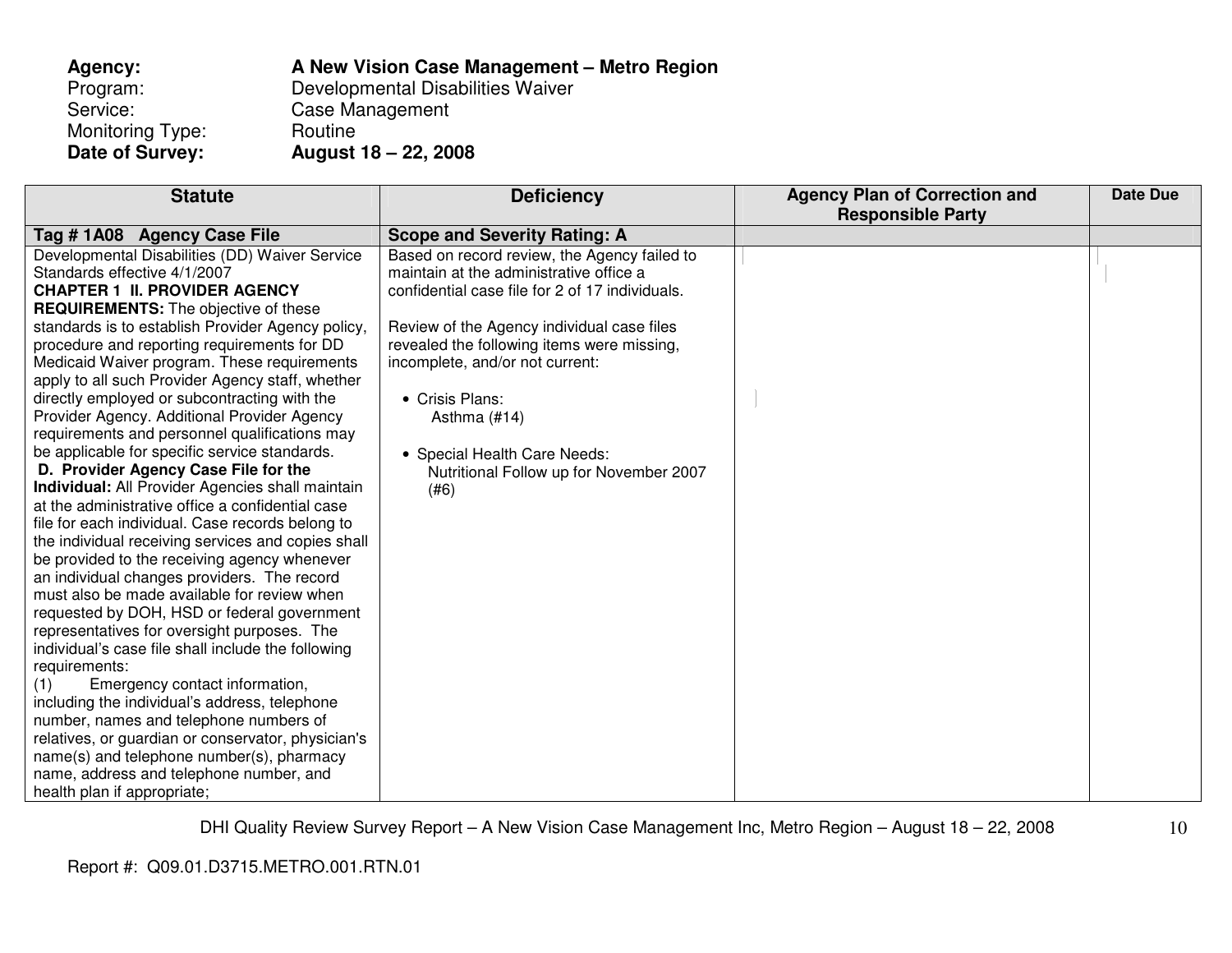| (2)<br>The individual's complete and current       |  |  |
|----------------------------------------------------|--|--|
| ISP, with all supplemental plans specific to the   |  |  |
| individual, and the most current completed         |  |  |
| Health Assessment Tool (HAT);                      |  |  |
| (3)<br>Progress notes and other service            |  |  |
| delivery documentation;                            |  |  |
| Crisis Prevention/Intervention Plans, if<br>(4)    |  |  |
| there are any for the individual;                  |  |  |
| A medical history, which shall include at<br>(5)   |  |  |
| least demographic data, current and past           |  |  |
| medical diagnoses including the cause (if          |  |  |
| known) of the developmental disability,            |  |  |
| psychiatric diagnoses, allergies (food,            |  |  |
| environmental, medications), immunizations, and    |  |  |
| most recent physical exam;                         |  |  |
| When applicable, transition plans<br>(6)           |  |  |
| completed for individuals at the time of discharge |  |  |
| from Fort Stanton Hospital or Los Lunas Hospital   |  |  |
| and Training School; and                           |  |  |
| Case records belong to the individual<br>(7)       |  |  |
| receiving services and copies shall be provided    |  |  |
| to the individual upon request.                    |  |  |
| The receiving Provider Agency shall be<br>(8)      |  |  |
| provided at a minimum the following records        |  |  |
| whenever an individual changes provider            |  |  |
| agencies:                                          |  |  |
| (a) Complete file for the past 12 months;          |  |  |
| (b) ISP and quarterly reports from the current     |  |  |
| and prior ISP year;                                |  |  |
| (c) Intake information from original admission     |  |  |
| to services; and                                   |  |  |
| (d) When applicable, the Individual Transition     |  |  |
| Plan at the time of discharge from Los             |  |  |
| Lunas Hospital and Training School or Ft.          |  |  |
| Stanton Hospital.                                  |  |  |
|                                                    |  |  |
|                                                    |  |  |
|                                                    |  |  |
|                                                    |  |  |
|                                                    |  |  |
|                                                    |  |  |
|                                                    |  |  |
|                                                    |  |  |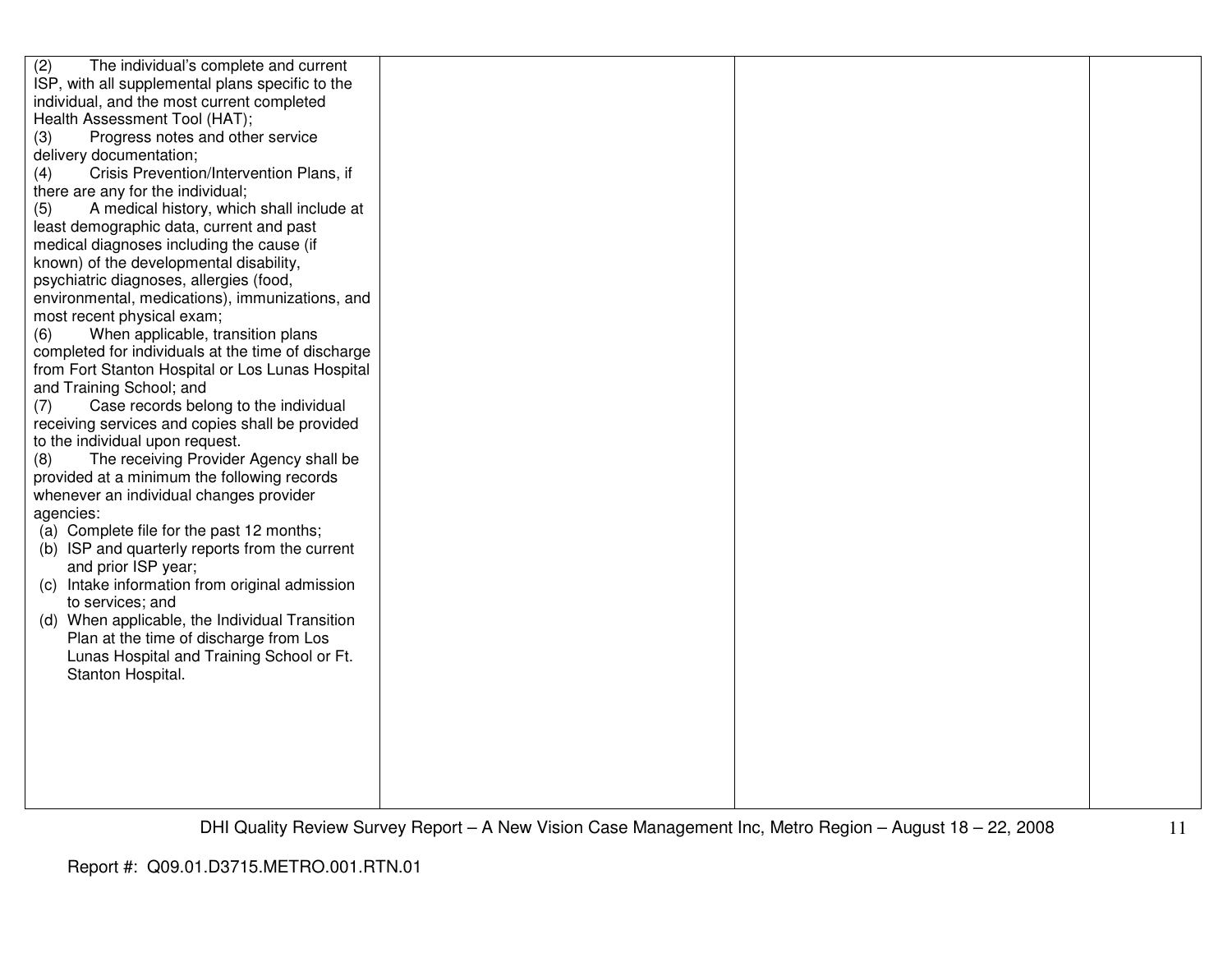| Tag #4C17 - Case Mgr. Qualifications                                                       | <b>Scope and Severity Rating: A</b>              |  |
|--------------------------------------------------------------------------------------------|--------------------------------------------------|--|
| Developmental Disabilities (DD) Waiver Service                                             | Based on record review, the Agency failed to     |  |
| Standards effective 4/1/2007                                                               | ensure that Training requirements were met for 1 |  |
| <b>CHAPTER 4 IV. CASE MANAGEMENT</b>                                                       | of 17 Agency Personnel.                          |  |
| <b>PROVIDER AGENCY REQUIREMENTS</b>                                                        |                                                  |  |
| E. Case Manager Qualifications: Case                                                       | Review of Case Manager training records found    |  |
| Managers, whether subcontracting or employed                                               | no evidence of the following required            |  |
| by a Provider Agency, shall meet these                                                     | DOH/DDSD trainings being completed:              |  |
| requirements:                                                                              |                                                  |  |
| (2) Within specified timelines, Case Managers                                              | • Sexuality for People with DD (#25)             |  |
| shall meet the requirements for training specified                                         |                                                  |  |
| in the DDSD policy governing the training                                                  |                                                  |  |
| requirements for Case Managers serving<br>individuals with developmental disabilities. All |                                                  |  |
| Case Management Provider Agencies are                                                      |                                                  |  |
| required to report required personnel training                                             |                                                  |  |
| status to the DDSD Statewide Training Database                                             |                                                  |  |
| as follows:                                                                                |                                                  |  |
| Initial comprehensive personnel status<br>(a)                                              |                                                  |  |
| report (name, date of hire, identification                                                 |                                                  |  |
| number category) on all required personnel                                                 |                                                  |  |
| to be submitted to DDSD Statewide                                                          |                                                  |  |
| Training Database within the first ninety                                                  |                                                  |  |
| (90) calendar days of providing services; &                                                |                                                  |  |
| Quarterly personnel update reports sent to<br>(b)                                          |                                                  |  |
| DDSD Statewide Training Database to                                                        |                                                  |  |
| reflect new hires, terminations, or agency                                                 |                                                  |  |
| position changes, and name changes.                                                        |                                                  |  |
|                                                                                            |                                                  |  |
|                                                                                            |                                                  |  |
|                                                                                            |                                                  |  |
|                                                                                            |                                                  |  |
|                                                                                            |                                                  |  |
|                                                                                            |                                                  |  |
|                                                                                            |                                                  |  |
|                                                                                            |                                                  |  |
|                                                                                            |                                                  |  |
|                                                                                            |                                                  |  |
|                                                                                            |                                                  |  |
|                                                                                            |                                                  |  |
|                                                                                            |                                                  |  |